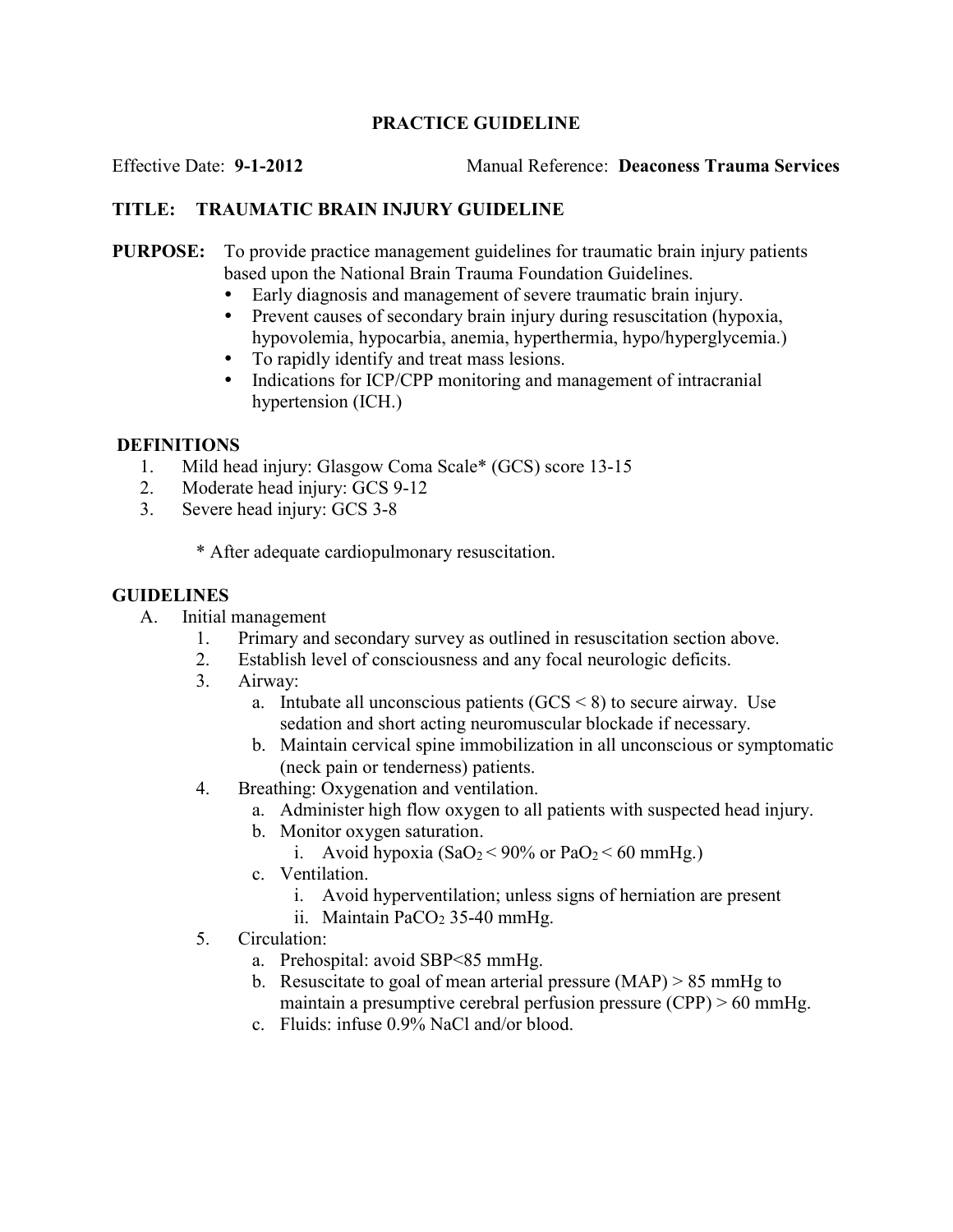- 6. Recognize and treat herniation syndromes.
	- a. Signs:
		- i. Pupils: Anisocoria (asymmetric,) irregular, or sluggish reaction, progressing to fixed, dilated, nonreactive.
		- ii. Motor: hemiparesis, decerebrate posturing, Babinski reflex.
		- iii. Progressive neurologic deterioration, not attributable to extracranial causes.
		- b. Emergency treatment of herniation:
			- i. Hyperventilation.
			- ii. Mannitol, if not hypotensive.
			- iii. Hypertonic saline
	- c. In the absence of a herniation syndrome, do not initiate treatment for intracranial hypertension, until CT scan is done or ICP monitor inserted.
- 7. Manage all wounds in a sterile manner.
- 8. Indications for head CT scan (without IV contrast):
	- a. Unconscious.
	- b. History of loss of consciousness.
	- c. Focal neurologic deficits.
	- d. Post-traumatic seizure.
	- e. Decreasing level of consciousness.
	- f. Penetrating injury.
	- g. Skull fracture.
- 9. Indications for neurosurgery consultation:
	- a. Moderate or severe head injury: GCS<13.
	- b. Post-traumatic seizure.
	- c. Unequal pupils.
	- d. Neurologic deficit.
	- e. Abnormal head CT scan:
		- i. Contusion.
		- ii. Subdural hemorrhage (SDH)
		- iii. Subarachnoid hemorrhage (SAH) in patient with GCS less than 15 and/or on any anticoagulant medication
		- iv. Edema.
		- v. Compressed basal cisterns.
		- vi. Skull Fracture.
- 10. Patients with only a tiny SAH, normal GCS (15), and who are not on any anticoagulant medications can be managed by the trauma surgeon with serial neuro examinations (neuro checks every 2 hours at least).
	- a. If the patient has a change in neuro status, trauma surgeon should repeat head CT and consult neurosurgeon.
	- b. Repeat Head CT and Neurosurgical consultation should be obtained if there is a change in Neuro Status. Neurosurgery consultation may also be obtained at the Trauma Surgeon's discretion, if there are any other concerns.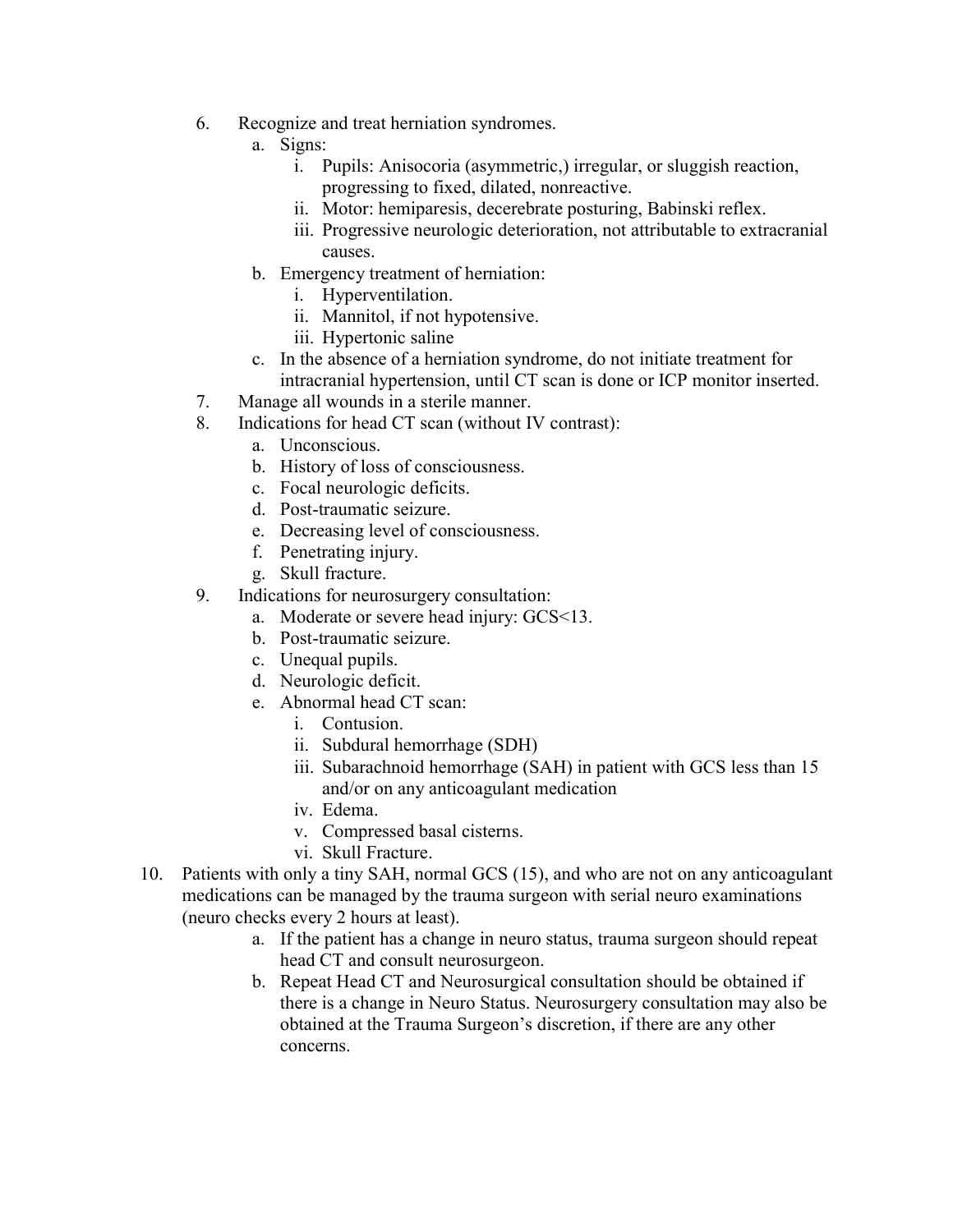- c. Upon discharge, patient should follow up in trauma clinic 2 weeks post discharge to ensure normal functioning and no residual symptoms (i.e. headache, nausea, inability to perform ADL, etc.).
- B. Intracranial pressure (ICP) and cerebral perfusion pressure (CPP) monitoring.
	- 1. Need for ICP/CPP monitoring will be determined by the neurosurgery service. General indications:
		- a. Severe head injury (GCS 3-8 after resuscitation and considering presence of paralytics and sedatives) + abnormal CT scan.
		- b. Inability to monitor neuro exam: prolonged sedation or anesthesia.
	- 2. Brain Trauma Foundation provides Level III evidence for placement of ICP monitoring device in the following patient type:
		- a. Severe head injury + normal CT scan and at least 2 of the following 3:
			- i.  $Age > 40$ .
			- ii. Unilateral or bilateral posturing.
			- iii.  $SBP < 90$  mmHg.
	- 3. Technique:
		- a. ICP: Parenchymal ICP monitoring catheter (Camino) or ventricular catheter.
		- b. CPP: Arterial line needed for continuous monitoring
			- i.  $CPP = mean$  arterial pressure(MAP) ICP
	- C. ICP/CPP treatment (see flowchart.)
		- 1. Parameters:
			- a. Normal ICP =  $0-10$  mmHg.
			- b. Treatment threshold > 20-25 mmHg.
			- c. Goal CPP =  $60-70$  mmHg.
		- 2. Hyperosmolar Therapy
			- a. Mannitol.
				- i. For treatment of intracranial hypertension:
					- (a) Effective doses range from 0.25-1 gram/kg, given by intermittent bolus infusion Q 4-8 hrs. (See flowchart for starting dose).
					- (b) Euvolemia must be maintained. Foley mandatory. CVP monitor recommended.
					- (c) Monitor serum osmolality
						- (i) If serum osmolality exceeds 310 mOsm/kg, contact neurosurgeon before administering Mannitol.
					- (d) Monitor serum sodium.
			- b. Hypertonic Saline
		- 3. Barbiturates.
			- a. High dose barbiturates may be considered for hemodynamically stable, salvageable, severe head injury patients with intracranial hypertension refractory to maximal medical and surgical therapy.
		- 4. Drugs contraindicated or to use with caution in TBI patients:
			- a. Steroids should not be used in patients with severe traumatic brain injury.
			- b. Ketamine should not be used in patients that require frequent neuro checks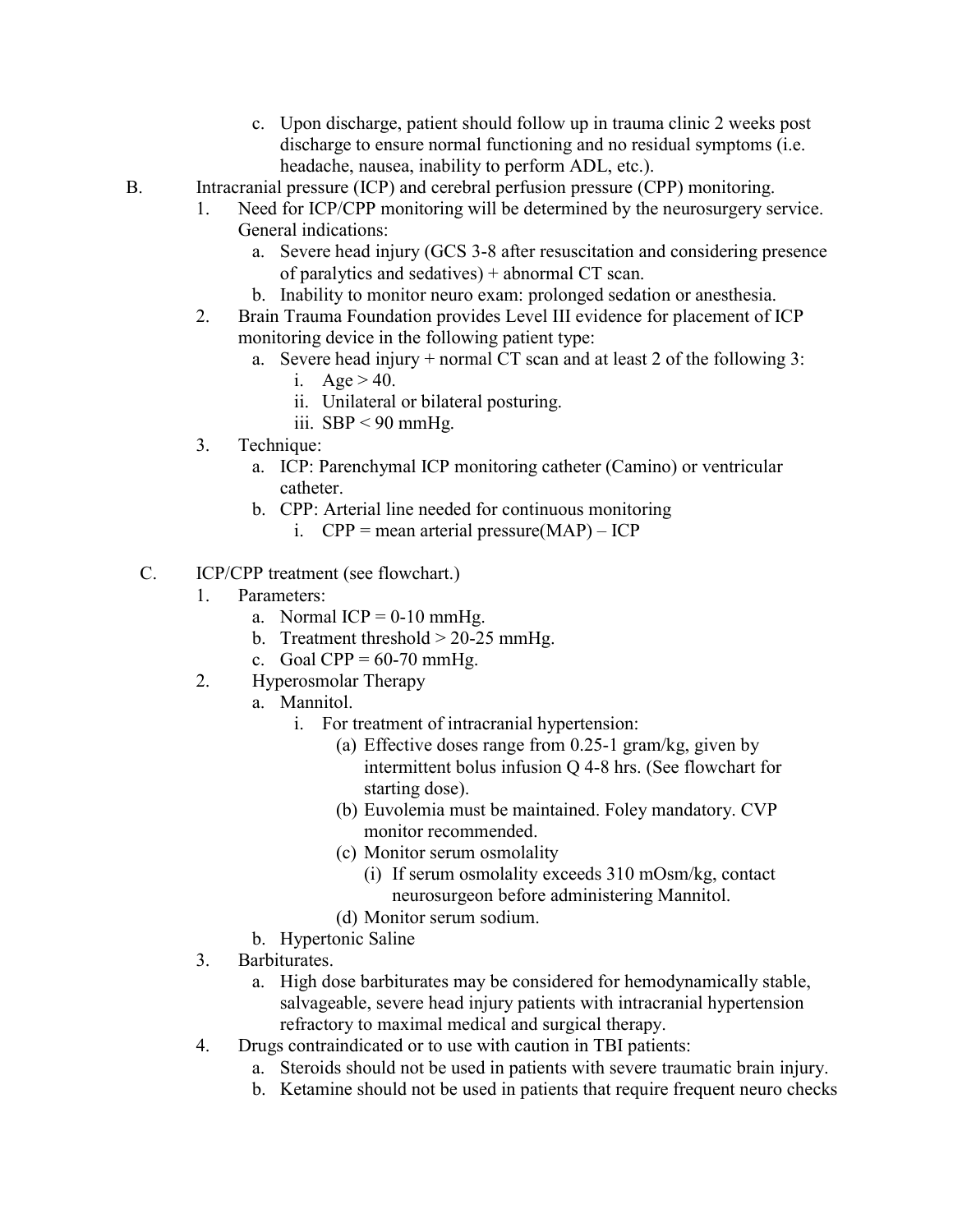- c. Use Ketamine with caution in TBI patients with elevated ICP.
- D. Early post-traumatic seizure prophylaxis (7 days):
	- 1. Anti-convulsants may be considered in the following patients:
		- a. Glasgow coma scale score < 10.
		- b. Cortical contusion.
		- c. Depressed skull fracture.
		- d. Subdural hematoma.
		- e. Epidural hematoma.
		- f. Temporal lobe contusions.
		- g. Penetrating head wound.
		- h. Seizure within 24 hrs. of injury.
	- 2. Therapy should be considered for 7 days.
- E. Nutritional support.
	- 1. Enteral feeds should be instituted within 72 hours of injury unless contraindicated.
	- 2. Consult Dietician for feeding recommendations
- F. Normothermia Protocol (Nursing Policy in Mosbys)
	- 1. This should be instituted moderate and severe TBI (i.e. GCS < 13) patient with fever greater than 100.4 °F
	- 2. Use Normothermia Order Set in Epic

# **REFERENCES**

\* Brain Trauma Foundation, Inc. Guidelines for the Management of Severe Traumatic Brain Injury. 2016. http://www.braintrauma.org (accessed 12/16/2016)

| <b>REVIEWED DATE</b>              | <b>REVISED DATE</b> |
|-----------------------------------|---------------------|
| $9-1-2014$                        | $9 - 1 - 2012$      |
| AUG 14                            | 12-8-2015           |
| <b>JAN 18</b>                     | $2 - 1 - 2017$      |
| JAN 19                            | $1 - 21 - 2021$     |
| <b>APRIL 20</b>                   |                     |
| $\overline{\phantom{a}}$ APRIL 21 |                     |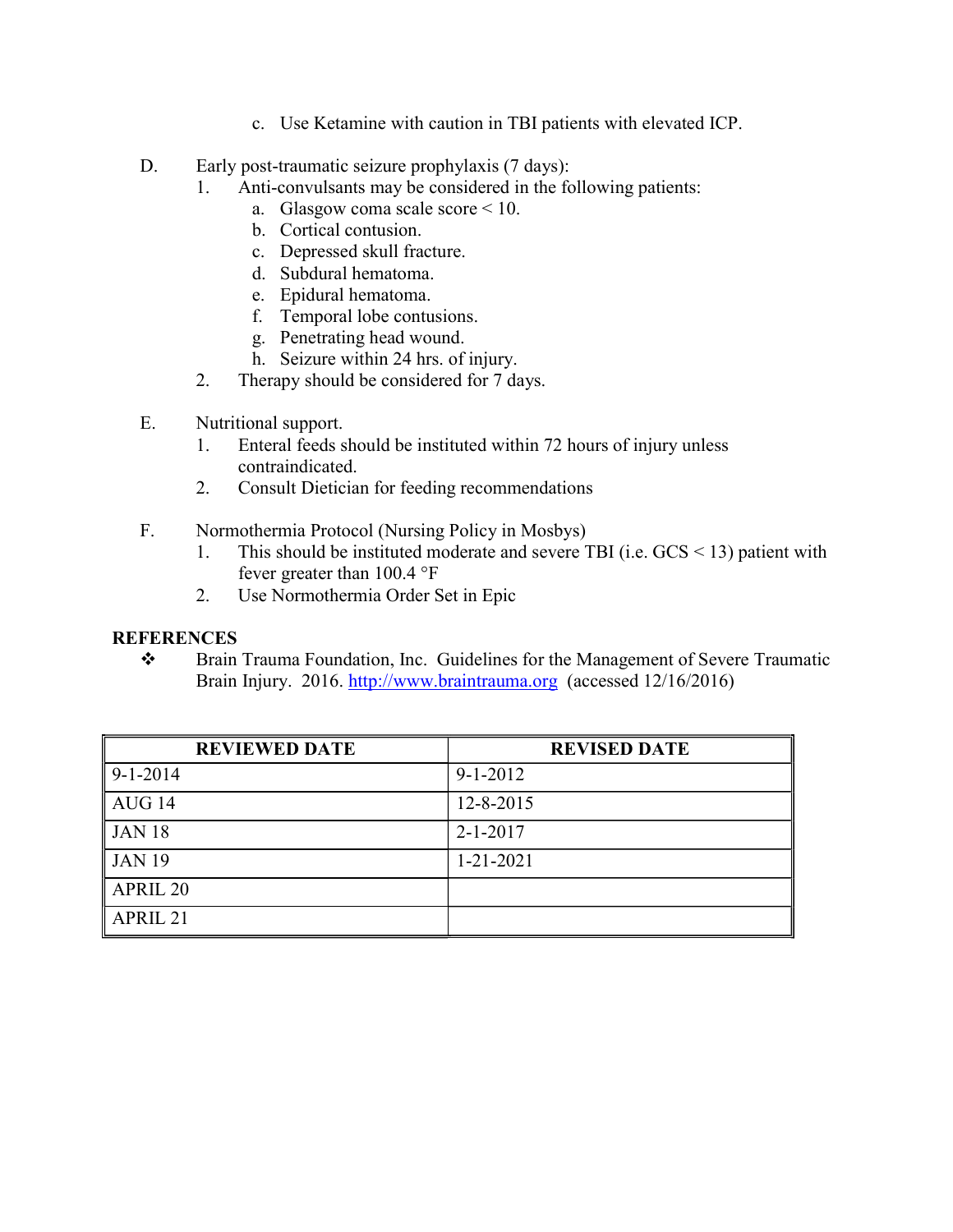